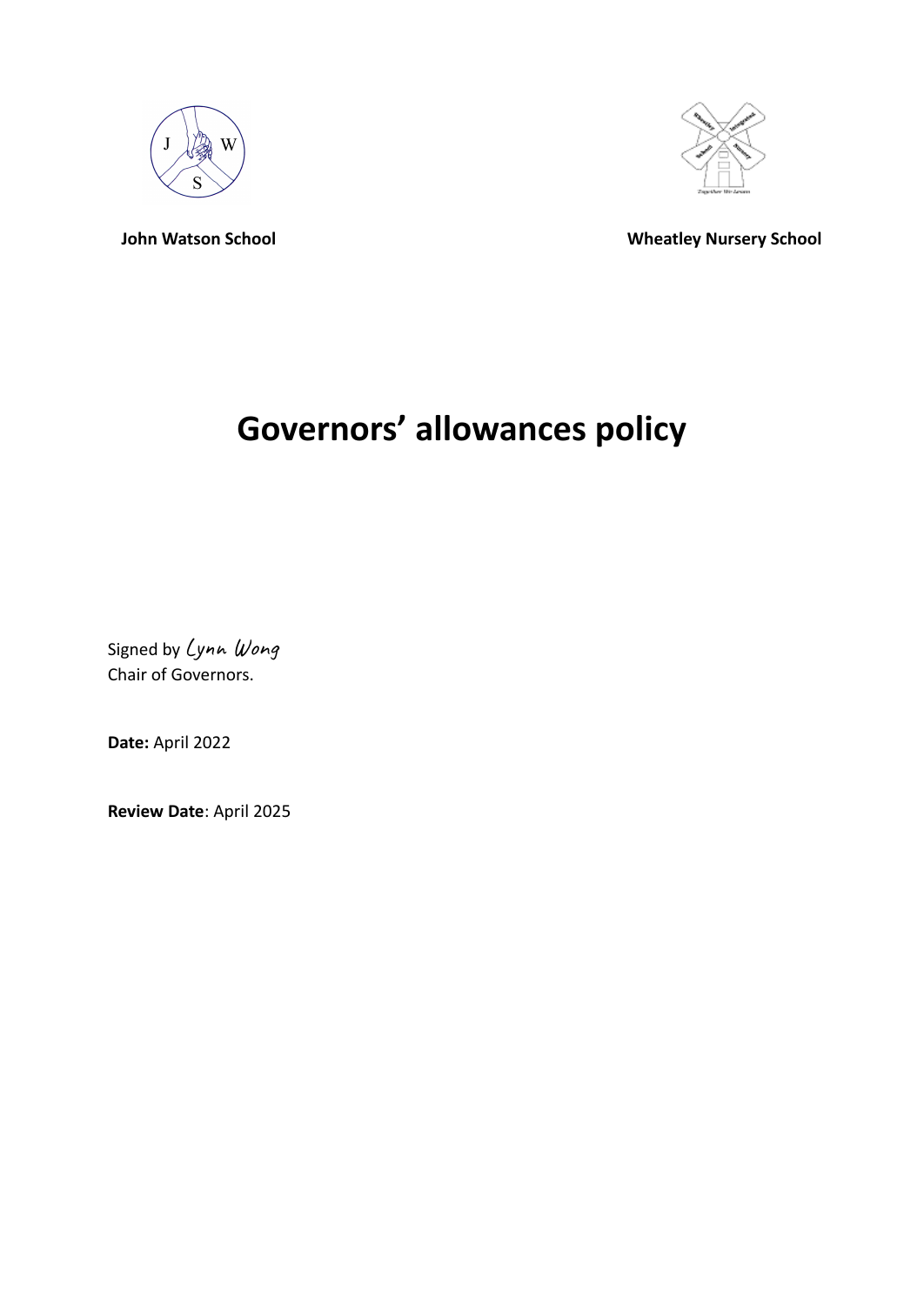#### **Contents**

- 1. Aims
- 2. Legislation and guidance
- 3. Overview
- 4. Monitoring arrangements
- Appendix 1: governor claim form

Appendix 2: approved mileage rates

## **1. Aims**

The governing board has decided to pay reasonable allowances from the school's delegated budget to cover any costs that board members incur through carrying out their duties.

This policy sets out the terms on which such allowances will be paid.

By adopting this policy, we will ensure that no member of the community is prevented from becoming a governor on the grounds of cost.

# **2. Legislation and guidance**

The [Governance](https://www.gov.uk/government/uploads/system/uploads/attachment_data/file/582868/Governance_Handbook_-_January_2017.pdf) Handbook (section 4.7.1, paragraph 63) says that boards in maintained schools with a delegated budget can choose whether or not to pay allowances to board members. Where they choose to do so, it must be in accordance with a policy or scheme.

The legislation on governors' allowances is set out in the the School [Governance](http://www.legislation.gov.uk/uksi/2013/1624/part/6/made) (Roles, Procedures and [Allowances\)](http://www.legislation.gov.uk/uksi/2013/1624/part/6/made) (England) Regulations 2013, part 6.

This policy complies with our funding agreement.

### **3. Overview**

Members of the governing board may claim allowances to cover expenditure necessary to enable them to perform their duties.

This does **not** include an attendance allowance, or payment to cover loss of earnings.

Members of the governing board may claim allowances by completing a claim form (see appendix 1) and submitting it to The School Business Manager, John Watson School, Littleworth Road, Wheatley, OX33 1NN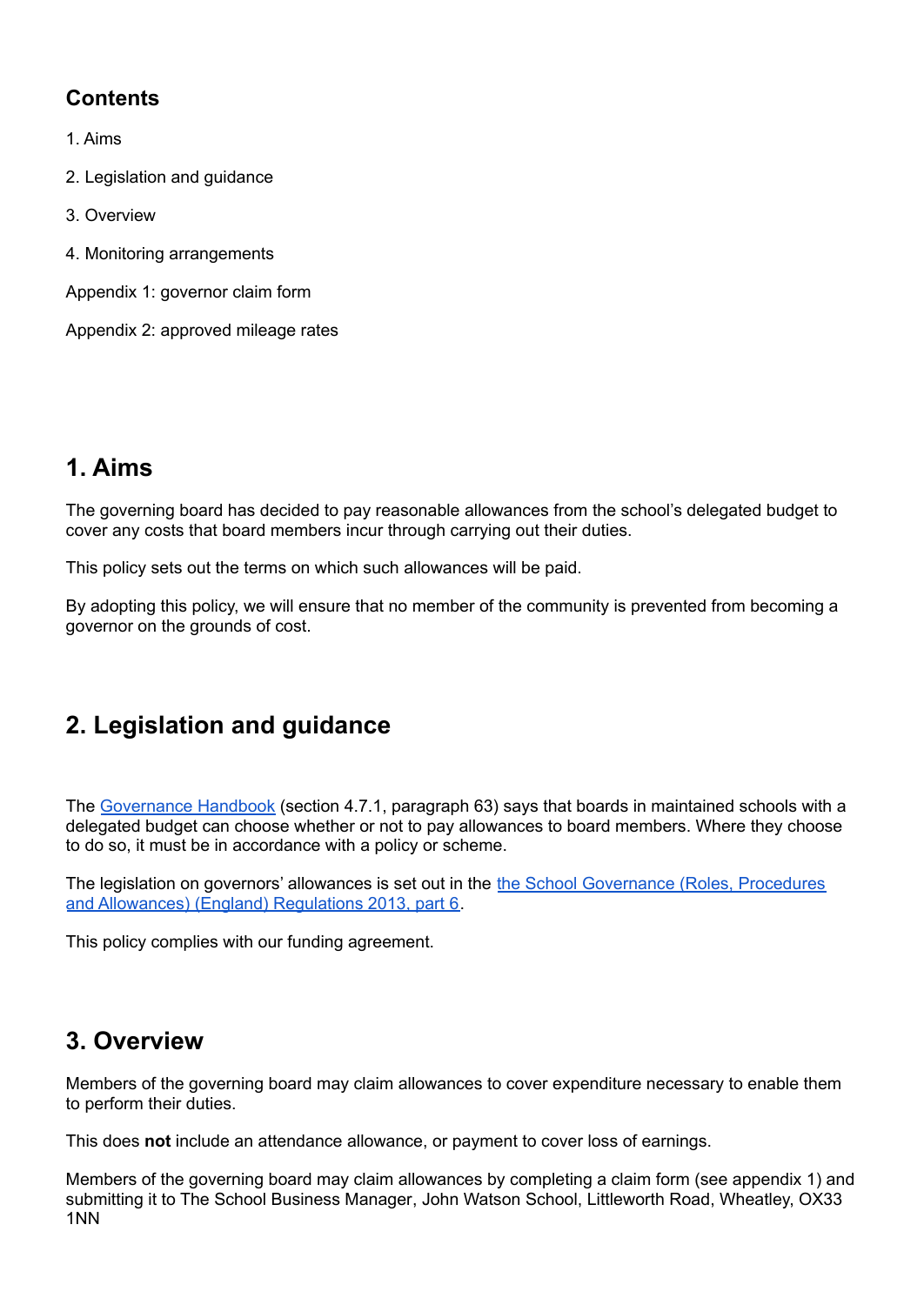Allowances will only be paid on the provision of a receipt, and will be limited to the amount shown on the receipt.

Members of the governing board may claim for:

- Childcare
- Care for elderly or dependent relatives
- Extra costs incurred because they have a special need or English as a second language
- Travel and subsistence costs
- Telephone charges, photocopying, postage, stationery, etc.
- Other justifiable allowances

Claims will be paid in arrears on a case-by-case basis. Reimbursable costs should be agreed in principle by any two of the Chair of governors, the Vice-Chair of governors and the Chair of the Resources Committee **before** they are incurred.

The chair of governors (or the vice-chair, where appropriate) may investigate claims that appear excessive or inconsistent. All claims will be subject to an independent audit.

Travel expenses where a governor uses their own vehicle must not exceed the HM Revenue and Customs (HMRC) approved mileage rates (see appendix 2).

### **4. Monitoring arrangements**

This policy will be reviewed every three years by the governing board. Any amendments will be presented at a meeting of the full governing board.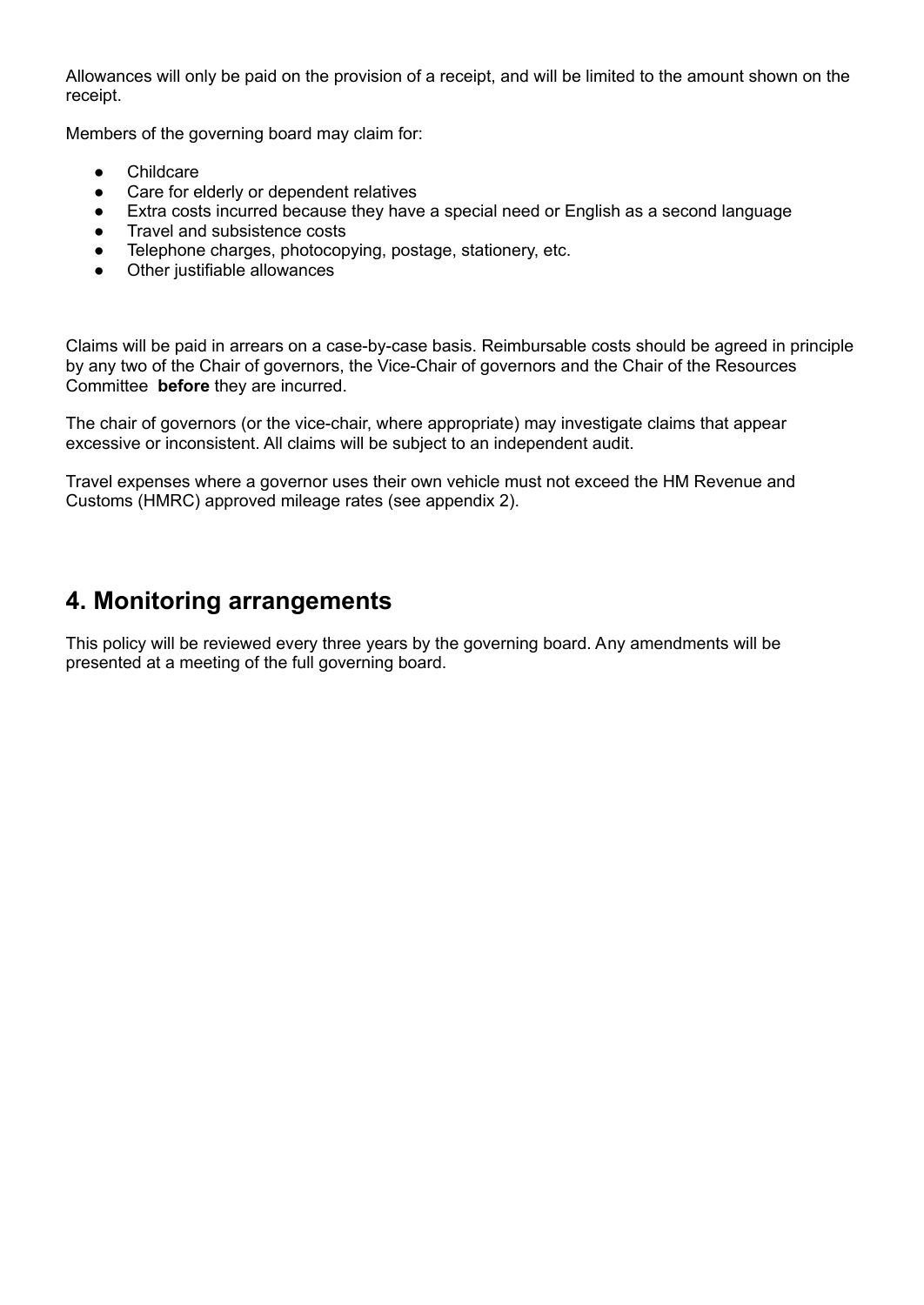#### **Appendix 1**

 $\Gamma$ 

| John Watson & Wheatley Nursery School Governor claim form                                                                                                  |   |  |  |
|------------------------------------------------------------------------------------------------------------------------------------------------------------|---|--|--|
| Name:                                                                                                                                                      |   |  |  |
| Address:                                                                                                                                                   |   |  |  |
|                                                                                                                                                            |   |  |  |
| Claim period:                                                                                                                                              |   |  |  |
|                                                                                                                                                            |   |  |  |
| I claim the total sum of £__________ for governor expenses as detailed below. I have attached relevant receipts to support my claim.                       |   |  |  |
|                                                                                                                                                            |   |  |  |
|                                                                                                                                                            |   |  |  |
|                                                                                                                                                            |   |  |  |
|                                                                                                                                                            |   |  |  |
| <b>EXPENSE TYPE</b>                                                                                                                                        | £ |  |  |
| Childcare                                                                                                                                                  |   |  |  |
| Care arrangements for dependent relatives                                                                                                                  |   |  |  |
| Support for a special need or English as a second language                                                                                                 |   |  |  |
| Travel or subsistence                                                                                                                                      |   |  |  |
| Telephone charges, photocopying, postage or stationery                                                                                                     |   |  |  |
| Other (please specify)                                                                                                                                     |   |  |  |
| <b>Total expenses claimed</b>                                                                                                                              |   |  |  |
| This form should be submitted to he School Business Manager, John Watson School, Littleworth<br>Road, Wheatley, OX33 1NN along with any relevant receipts. |   |  |  |
| The form should be submitted within 2 weeks of the expenses being incurred                                                                                 |   |  |  |